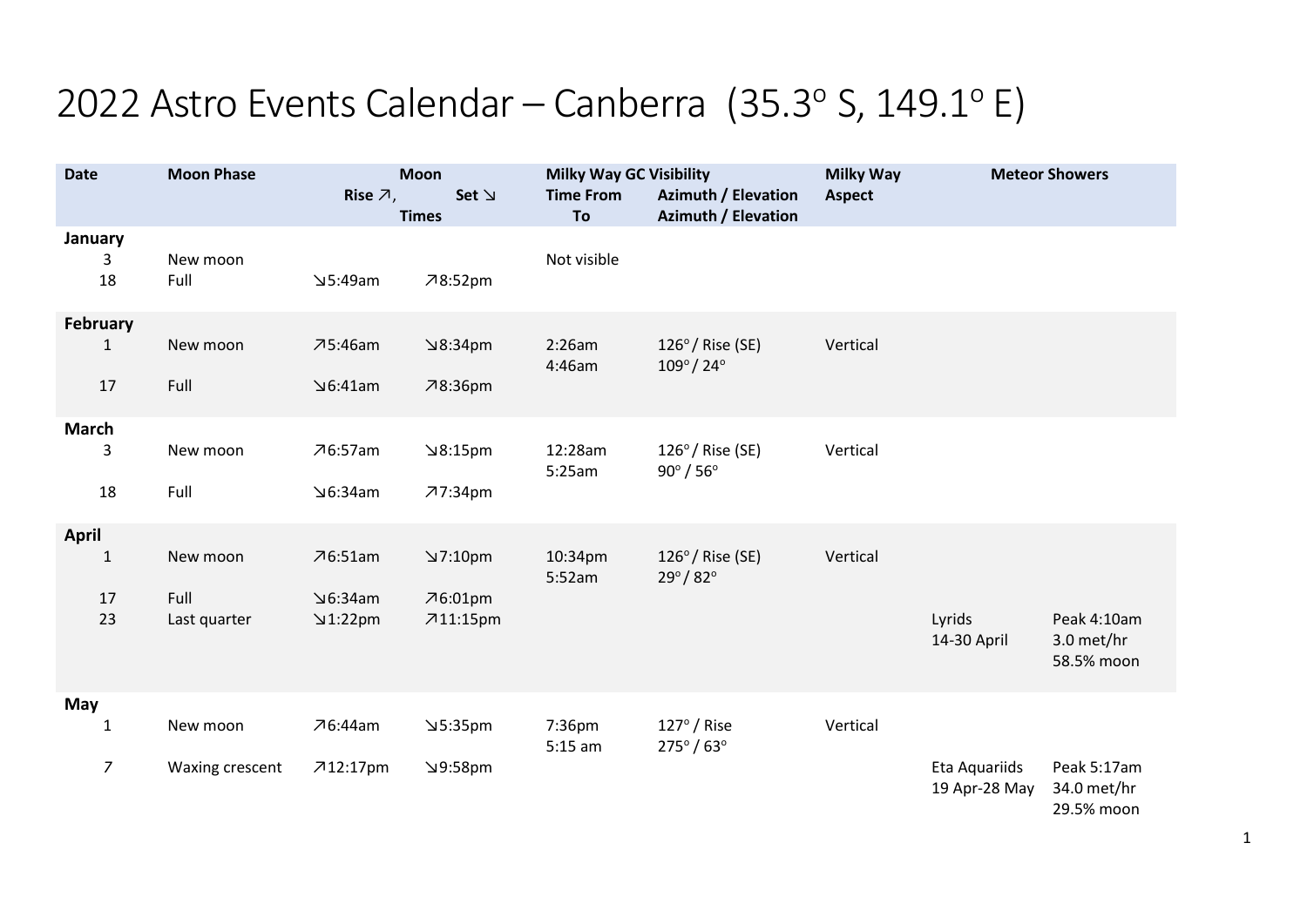| <b>Date</b>    | <b>Moon Phase</b>       | <b>Moon</b><br>Rise $\overline{A}$ ,<br>$Set \simeq$ |                               | <b>Milky Way GC Visibility</b><br><b>Time From</b><br><b>Azimuth / Elevation</b> |                                                             | <b>Milky Way</b><br><b>Aspect</b> | <b>Meteor Showers</b>                      |                                         |
|----------------|-------------------------|------------------------------------------------------|-------------------------------|----------------------------------------------------------------------------------|-------------------------------------------------------------|-----------------------------------|--------------------------------------------|-----------------------------------------|
|                | <b>Times</b>            |                                                      |                               | To<br><b>Azimuth / Elevation</b>                                                 |                                                             |                                   |                                            |                                         |
| 16<br>30       | Full<br>New moon        | ⊍6:34am<br>76:36am                                   | フ5:08pm<br>$\Delta$ 4:41pm    | 6:29pm<br>5:33am                                                                 | $120^{\circ}/7^{\circ}$ (ESE)<br>$257^{\circ}/36^{\circ}$   | Vertical                          |                                            |                                         |
| June           |                         |                                                      |                               |                                                                                  |                                                             |                                   |                                            |                                         |
| 14<br>29       | Supermoon<br>New moon   | $\Delta$ 6:38am<br>77:22am                           | $74:31$ pm<br>$\Delta$ 4:51pm | 6:32pm<br>5:42am                                                                 | $106^{\circ}/ 30^{\circ}$ (ESE)<br>$242^{\circ}/11^{\circ}$ | Vertical                          |                                            |                                         |
| July           |                         |                                                      |                               |                                                                                  |                                                             |                                   |                                            |                                         |
| 14<br>29       | Supermoon<br>New moon   | 7:40am<br>77:34am                                    | 75:30pm<br>5:36pm≤            | 6:47pm<br>4:55am                                                                 | $90^{\circ}/ 56^{\circ}$ (E)<br>$233^{\circ}$ / Set         | Vertical to<br>Arch               |                                            |                                         |
| 31             | Waxing crescent         | 78:39am                                              | 7:35pm                        |                                                                                  |                                                             |                                   | Delta<br>Aquariids<br>12 July-23<br>August | Peak 2:10am<br>23.6 met/hr<br>3.7% moon |
| <b>August</b>  |                         |                                                      |                               |                                                                                  |                                                             |                                   |                                            |                                         |
| 12<br>27       | Full<br>New moon        | 7:06am<br>76:41am                                    | 75:35pm<br>5:28pm             | 7:05pm<br>3:01am                                                                 | $36^{\circ}/82^{\circ}$ (NE)<br>$233^\circ$ / Set           | High Arch                         |                                            |                                         |
| September      |                         |                                                      |                               |                                                                                  |                                                             |                                   |                                            |                                         |
| 10<br>26       | Full<br>New moon        | $\Delta$ 6:14am<br>76:05am                           | 75:37pm<br>96:20pm            | 7:28pm<br>1:03am                                                                 | $275^{\circ}/64^{\circ}$ (W)<br>$233^{\circ}$ / Set         | Arch                              |                                            |                                         |
| <b>October</b> |                         |                                                      |                               |                                                                                  |                                                             |                                   |                                            |                                         |
| 10<br>22       | Full<br>Waning crescent | $\Delta$ 6:40am<br>74:39am                           | 77:38pm<br>$\Delta$ 4:04pm    |                                                                                  |                                                             |                                   | Orionids<br>2 Oct-7 Nov                    | Peak 4:40am<br>12.4 met/hr              |